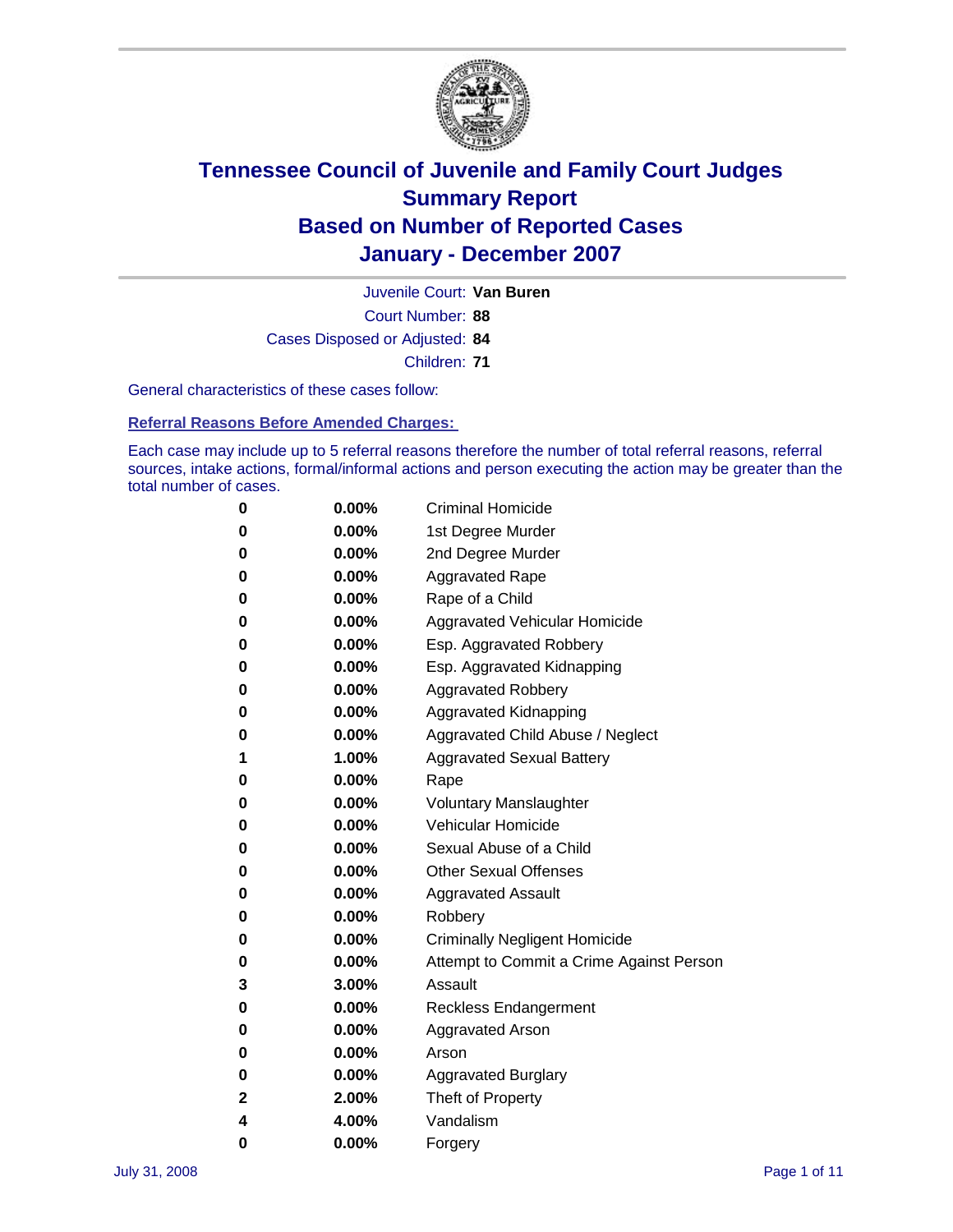

Court Number: **88** Juvenile Court: **Van Buren** Cases Disposed or Adjusted: **84**

Children: **71**

### **Referral Reasons Before Amended Charges:**

Each case may include up to 5 referral reasons therefore the number of total referral reasons, referral sources, intake actions, formal/informal actions and person executing the action may be greater than the total number of cases.

| 0            | 0.00%  | <b>Worthless Checks</b>                                     |
|--------------|--------|-------------------------------------------------------------|
| 0            | 0.00%  | Illegal Possession / Fraudulent Use of Credit / Debit Cards |
| $\mathbf{2}$ | 2.00%  | <b>Burglary</b>                                             |
| 0            | 0.00%  | Unauthorized Use of a Vehicle                               |
| 0            | 0.00%  | <b>Cruelty to Animals</b>                                   |
| 0            | 0.00%  | Sale of Controlled Substances                               |
| 0            | 0.00%  | <b>Other Drug Offenses</b>                                  |
| 5            | 5.00%  | <b>Possession of Controlled Substances</b>                  |
| 0            | 0.00%  | <b>Criminal Attempt</b>                                     |
| 0            | 0.00%  | Carrying Weapons on School Property                         |
| 0            | 0.00%  | Unlawful Carrying / Possession of a Weapon                  |
| 0            | 0.00%  | <b>Evading Arrest</b>                                       |
| 0            | 0.00%  | Escape                                                      |
| 1            | 1.00%  | Driving Under Influence (DUI)                               |
| 12           | 12.00% | Possession / Consumption of Alcohol                         |
| 0            | 0.00%  | Resisting Stop, Frisk, Halt, Arrest or Search               |
| 0            | 0.00%  | <b>Aggravated Criminal Trespass</b>                         |
| 3            | 3.00%  | Harassment                                                  |
| 0            | 0.00%  | Failure to Appear                                           |
| 0            | 0.00%  | Filing a False Police Report                                |
| 0            | 0.00%  | Criminal Impersonation                                      |
| 15           | 15.00% | <b>Disorderly Conduct</b>                                   |
| 0            | 0.00%  | <b>Criminal Trespass</b>                                    |
| 0            | 0.00%  | <b>Public Intoxication</b>                                  |
| 0            | 0.00%  | Gambling                                                    |
| 3            | 3.00%  | Traffic                                                     |
| $\mathbf 2$  | 2.00%  | <b>Local Ordinances</b>                                     |
| 9            | 9.00%  | Violation of Wildlife Regulations                           |
| 0            | 0.00%  | Contempt of Court                                           |
| 10           | 10.00% | Violation of Probation                                      |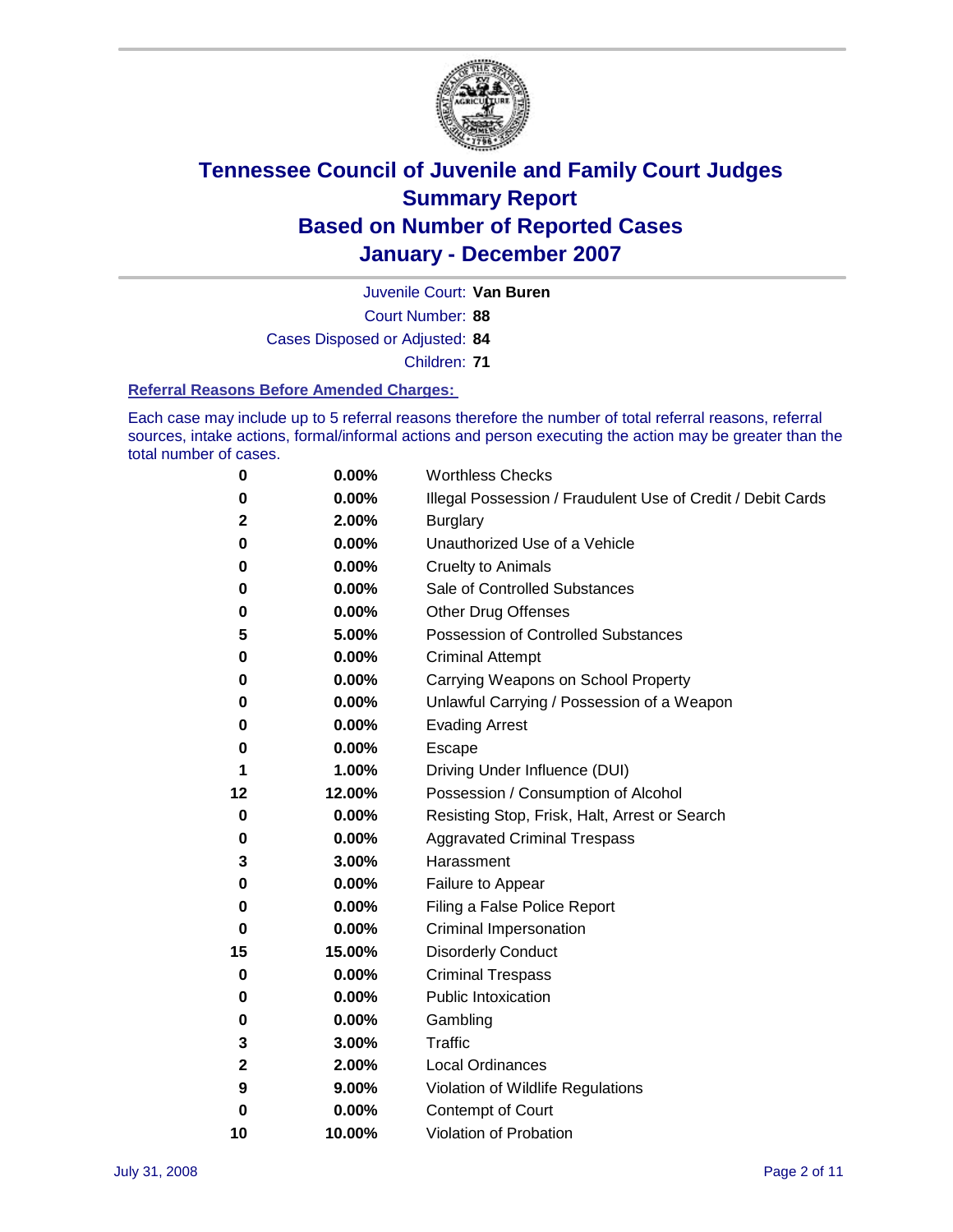

Court Number: **88** Juvenile Court: **Van Buren** Cases Disposed or Adjusted: **84** Children: **71**

#### **Referral Reasons Before Amended Charges:**

Each case may include up to 5 referral reasons therefore the number of total referral reasons, referral sources, intake actions, formal/informal actions and person executing the action may be greater than the total number of cases.

| 100               | 100.00%        | <b>Total Referrals</b>                 |
|-------------------|----------------|----------------------------------------|
| 0                 | 0.00%          | Other                                  |
| 0                 | 0.00%          | <b>Consent to Marry</b>                |
| 0                 | 0.00%          | <b>Request for Medical Treatment</b>   |
| 0                 | 0.00%          | <b>Child Support</b>                   |
| 1                 | 1.00%          | Paternity / Legitimation               |
| 0                 | 0.00%          | Visitation                             |
| $\mathbf{2}$      | 2.00%          | Custody                                |
| 0                 | 0.00%          | <b>Foster Care Review</b>              |
| 0                 | 0.00%          | <b>Administrative Review</b>           |
| 1                 | 1.00%          | <b>Judicial Review</b>                 |
| 0                 | 0.00%          | Violation of Informal Adjustment       |
| 1                 | 1.00%          | <b>Violation of Pretrial Diversion</b> |
| 0                 | 0.00%          | <b>Termination of Parental Rights</b>  |
| 0                 | 0.00%          | Dependency / Neglect                   |
| $\bf{0}$          | 0.00%          | <b>Physically Abused Child</b>         |
| 0                 | 0.00%          | Sexually Abused Child                  |
| 1                 | 1.00%          | Violation of Curfew                    |
| 0                 | 0.00%          | Violation of a Valid Court Order       |
| 18                | 18.00%         | Possession of Tobacco Products         |
| $\bf{0}$          | 0.00%          | Out-of-State Runaway                   |
| $\bf{0}$          | 0.00%          | Truancy<br>In-State Runaway            |
| $\mathbf{2}$<br>0 | 2.00%<br>0.00% | Unruly Behavior                        |
|                   |                |                                        |
| $\mathbf 2$       | 2.00%          | Violation of Aftercare                 |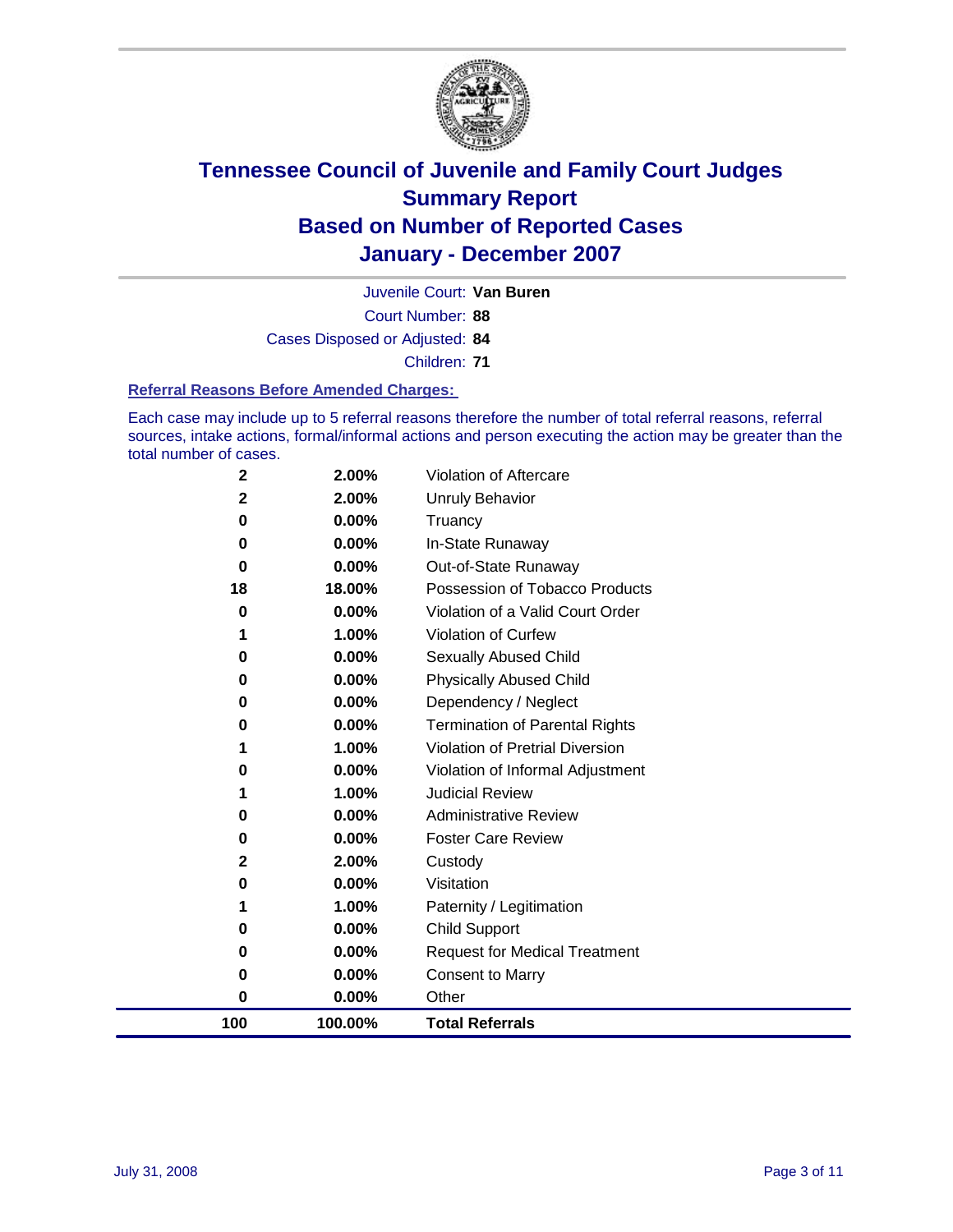

|                            | Cases Disposed or Adjusted: 84 | Juvenile Court: Van Buren<br>Court Number: 88 |
|----------------------------|--------------------------------|-----------------------------------------------|
| <b>Referral Sources: 1</b> |                                | Children: 71                                  |
| 34<br>1                    | 34.00%<br>1.00%                | Law Enforcement<br>Parents                    |

| 1<br>3<br>0<br>0<br>4<br>0<br>0<br>0 | 1.00%<br>1.00%<br>3.00%<br>0.00%<br>0.00%<br>4.00%<br>0.00%<br>0.00%<br>$0.00\%$<br>1.00% | <b>DCS</b><br><b>Other State Department</b><br><b>District Attorney's Office</b><br><b>Court Staff</b><br>Social Agency<br><b>Other Court</b><br>Victim<br>Child & Parent<br>Hospital<br><b>Unknown</b><br>Other |
|--------------------------------------|-------------------------------------------------------------------------------------------|------------------------------------------------------------------------------------------------------------------------------------------------------------------------------------------------------------------|
|                                      |                                                                                           |                                                                                                                                                                                                                  |
|                                      |                                                                                           |                                                                                                                                                                                                                  |
|                                      |                                                                                           |                                                                                                                                                                                                                  |
|                                      |                                                                                           |                                                                                                                                                                                                                  |
|                                      |                                                                                           |                                                                                                                                                                                                                  |
|                                      |                                                                                           |                                                                                                                                                                                                                  |
|                                      |                                                                                           |                                                                                                                                                                                                                  |
|                                      |                                                                                           |                                                                                                                                                                                                                  |
|                                      |                                                                                           |                                                                                                                                                                                                                  |
|                                      |                                                                                           |                                                                                                                                                                                                                  |
| 10                                   | 10.00%                                                                                    |                                                                                                                                                                                                                  |
| 0                                    | 0.00%                                                                                     | <b>CSA</b>                                                                                                                                                                                                       |
| 43                                   | 43.00%                                                                                    | School                                                                                                                                                                                                           |
|                                      |                                                                                           | Self                                                                                                                                                                                                             |
| 0                                    |                                                                                           |                                                                                                                                                                                                                  |
|                                      |                                                                                           | $0.00\%$                                                                                                                                                                                                         |

### **Age of Child at Referral: 2**

| 71 | 100.00% | <b>Total Child Count</b> |  |
|----|---------|--------------------------|--|
| 0  | 0.00%   | Unknown / Not Reported   |  |
| 0  | 0.00%   | Ages 19 and Over         |  |
| 12 | 16.90%  | Ages 17 through 18       |  |
| 33 | 46.48%  | Ages 15 through 16       |  |
| 24 | 33.80%  | Ages 13 through 14       |  |
| 1  | 1.41%   | Ages 11 through 12       |  |
| 1  | 1.41%   | Ages 10 and Under        |  |
|    |         |                          |  |

<sup>1</sup> If different than number of Referral Reasons (100), verify accuracy of your court's data.

One child could be counted in multiple categories, verify accuracy of your court's data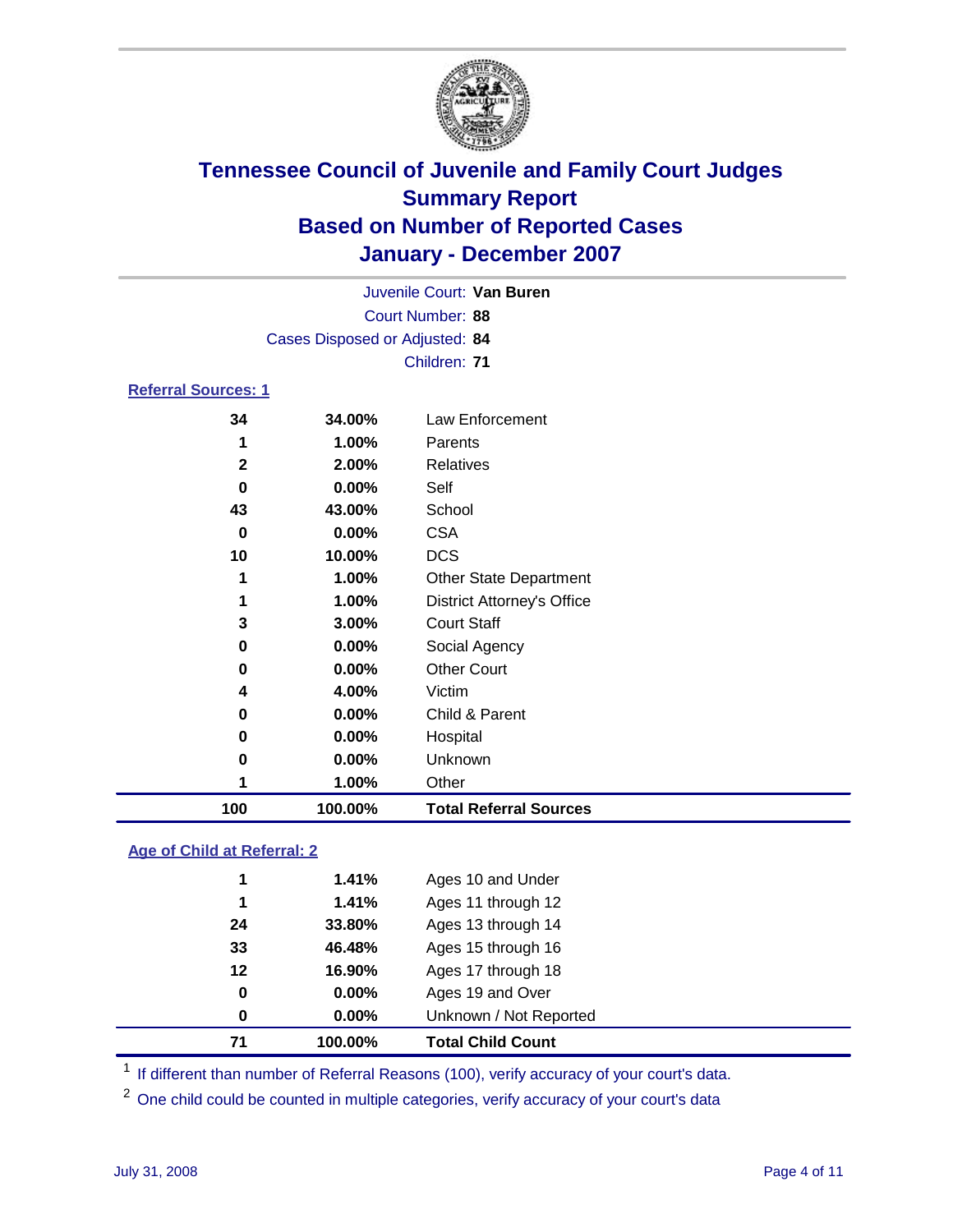

|                                         |                                | Juvenile Court: Van Buren |
|-----------------------------------------|--------------------------------|---------------------------|
|                                         |                                | Court Number: 88          |
|                                         | Cases Disposed or Adjusted: 84 |                           |
|                                         |                                | Children: 71              |
| Sex of Child: 1                         |                                |                           |
| 43                                      | 60.56%                         | Male                      |
| 28                                      | 39.44%                         | Female                    |
| $\bf{0}$                                | 0.00%                          | Unknown                   |
| 71                                      | 100.00%                        | <b>Total Child Count</b>  |
| Race of Child: 1                        |                                |                           |
| 70                                      | 98.59%                         | White                     |
| $\bf{0}$                                | 0.00%                          | African American          |
| 0                                       | 0.00%                          | Native American           |
| 0                                       | 0.00%                          | Asian                     |
| 1                                       | 1.41%                          | Mixed                     |
| $\mathbf 0$                             | 0.00%                          | Unknown                   |
| 71                                      | 100.00%                        | <b>Total Child Count</b>  |
| <b>Hispanic Origin: 1</b>               |                                |                           |
| $\mathbf 0$                             | 0.00%                          | Yes                       |
| 71                                      | 100.00%                        | <b>No</b>                 |
| $\bf{0}$                                | 0.00%                          | Unknown                   |
| 71                                      | 100.00%                        | <b>Total Child Count</b>  |
| <b>School Enrollment of Children: 1</b> |                                |                           |
| 70                                      | 98.59%                         | Yes                       |
| 1                                       | 1.41%                          | No                        |
| $\mathbf 0$                             | 0.00%                          | Unknown                   |
| 71                                      | 100.00%                        | <b>Total Child Count</b>  |

One child could be counted in multiple categories, verify accuracy of your court's data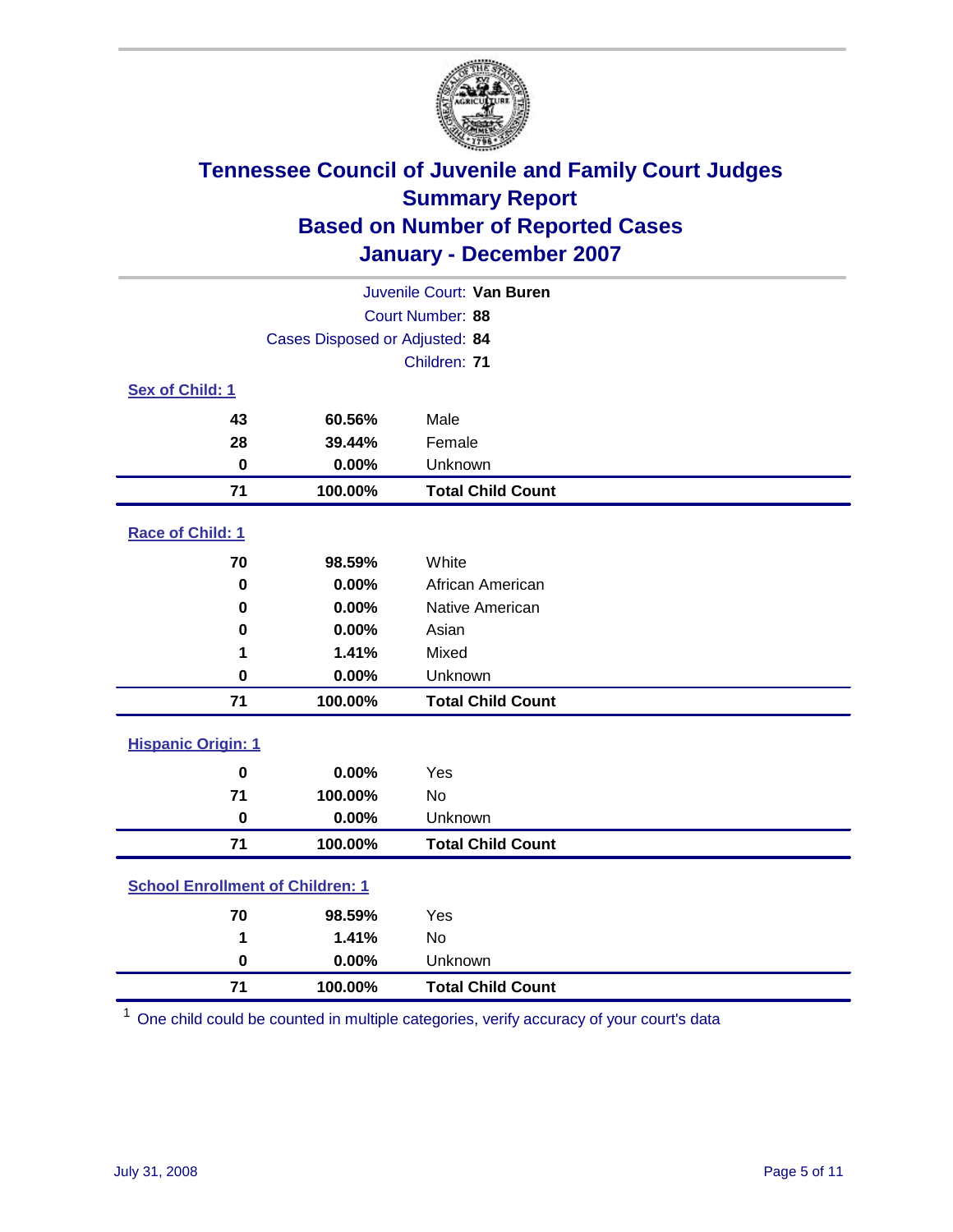

Court Number: **88** Juvenile Court: **Van Buren** Cases Disposed or Adjusted: **84** Children: **71 Living Arrangement of Child at Time of Referral: 1 22.54%** With Both Biological Parents **7.04%** With Father and Stepmother **18.31%** With Mother and Stepfather **35.21%** With Mother **5.63%** With Father **8.45%** With Relatives **1.41%** With Adoptive Parents **1.41%** With Foster Family **0.00%** In a Group Home **0.00%** In a Residential Center

| 71 | 100.00%  | <b>Total Child Count</b> |
|----|----------|--------------------------|
|    | $0.00\%$ | Other                    |
|    | $0.00\%$ | Unknown                  |
|    | $0.00\%$ | Independent              |
|    | $0.00\%$ | In an Institution        |

### **Type of Detention: 2**

| 84 | 100.00%  | <b>Total Detention Count</b> |
|----|----------|------------------------------|
| 0  | $0.00\%$ | Other                        |
| 83 | 98.81%   | Does Not Apply               |
| 0  | $0.00\%$ | <b>Unknown</b>               |
| 1  | 1.19%    | <b>Psychiatric Hospital</b>  |
| 0  | 0.00%    | Jail - No Separation         |
| 0  | $0.00\%$ | Jail - Partial Separation    |
| 0  | 0.00%    | Jail - Complete Separation   |
| 0  | 0.00%    | Juvenile Detention Facility  |
| 0  | $0.00\%$ | Non-Secure Placement         |
|    |          |                              |

<sup>1</sup> One child could be counted in multiple categories, verify accuracy of your court's data

<sup>2</sup> If different than number of Cases (84) verify accuracy of your court's data.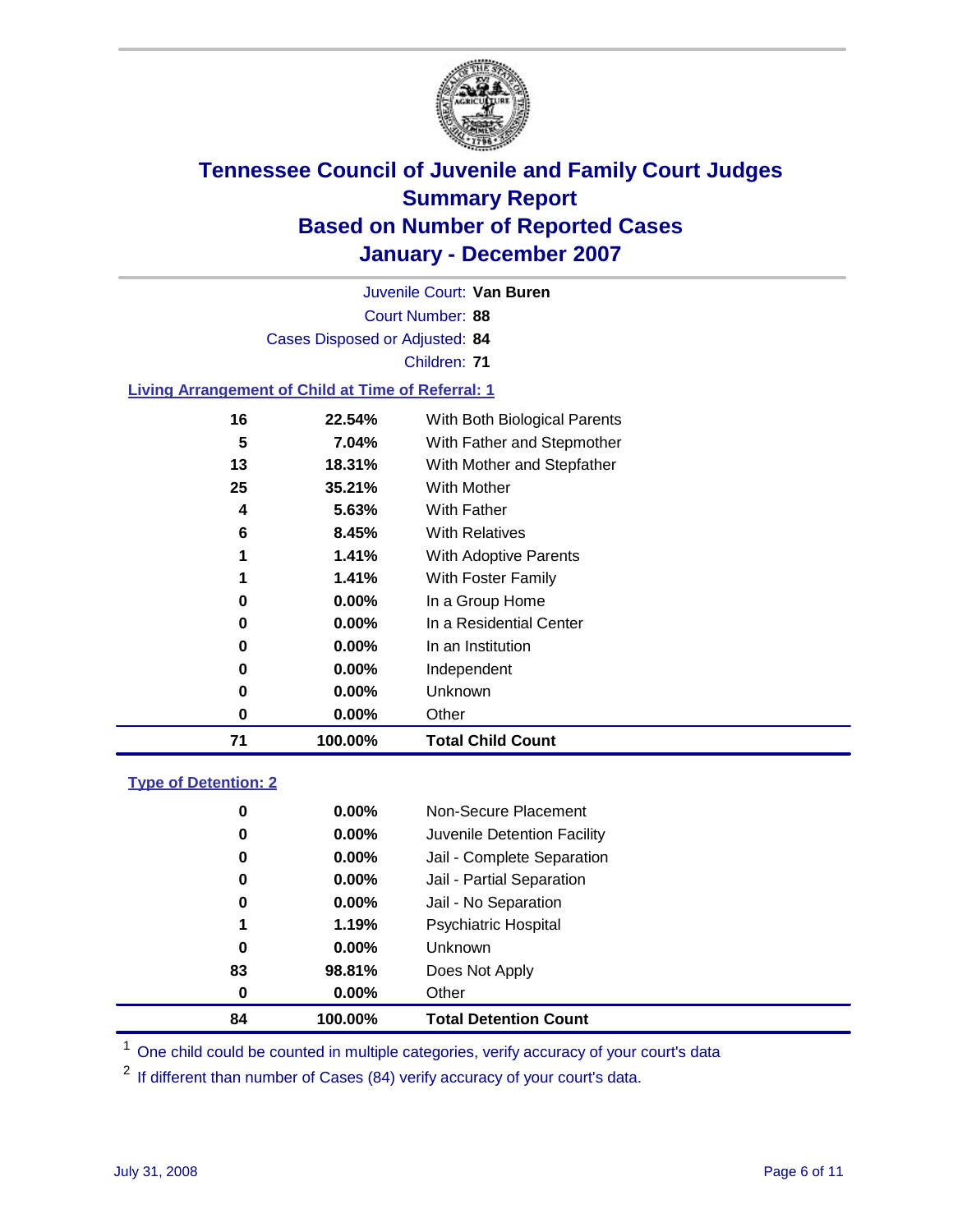

|                                                    |                                | Juvenile Court: Van Buren            |
|----------------------------------------------------|--------------------------------|--------------------------------------|
|                                                    |                                | Court Number: 88                     |
|                                                    | Cases Disposed or Adjusted: 84 |                                      |
|                                                    |                                | Children: 71                         |
| <b>Placement After Secure Detention Hearing: 1</b> |                                |                                      |
| 1                                                  | 1.19%                          | Returned to Prior Living Arrangement |
| $\bf{0}$                                           | 0.00%                          | Juvenile Detention Facility          |
| $\bf{0}$                                           | 0.00%                          | Jail                                 |
| 0                                                  | 0.00%                          | Shelter / Group Home                 |
| 0                                                  | 0.00%                          | <b>Foster Family Home</b>            |
| 0                                                  | 0.00%                          | Psychiatric Hospital                 |
| 0                                                  | 0.00%                          | Unknown / Not Reported               |
| 83                                                 | 98.81%                         | Does Not Apply                       |
| 0                                                  | 0.00%                          | Other                                |
| 84                                                 | 100.00%                        | <b>Total Placement Count</b>         |
| <b>Intake Actions: 2</b>                           |                                |                                      |
| 80                                                 | 80.00%                         | <b>Petition Filed</b>                |
| $\bf{0}$                                           | 0.00%                          | <b>Motion Filed</b>                  |
| 19                                                 | 19.00%                         | <b>Citation Processed</b>            |
| 0                                                  | 0.00%                          | Notification of Paternity Processed  |
| $\bf{0}$                                           | 0.00%                          | Scheduling of Judicial Review        |
| 0                                                  | 0.00%                          | Scheduling of Administrative Review  |
| 0                                                  | 0.00%                          | Scheduling of Foster Care Review     |
| $\bf{0}$                                           | 0.00%                          | Unknown                              |
| 0                                                  | 0.00%                          | Does Not Apply                       |
| 1                                                  | 1.00%                          | Other                                |
| 100                                                | 100.00%                        | <b>Total Intake Count</b>            |
|                                                    |                                |                                      |

<sup>1</sup> If different than number of Cases (84) verify accuracy of your court's data.

<sup>2</sup> If different than number of Referral Reasons (100), verify accuracy of your court's data.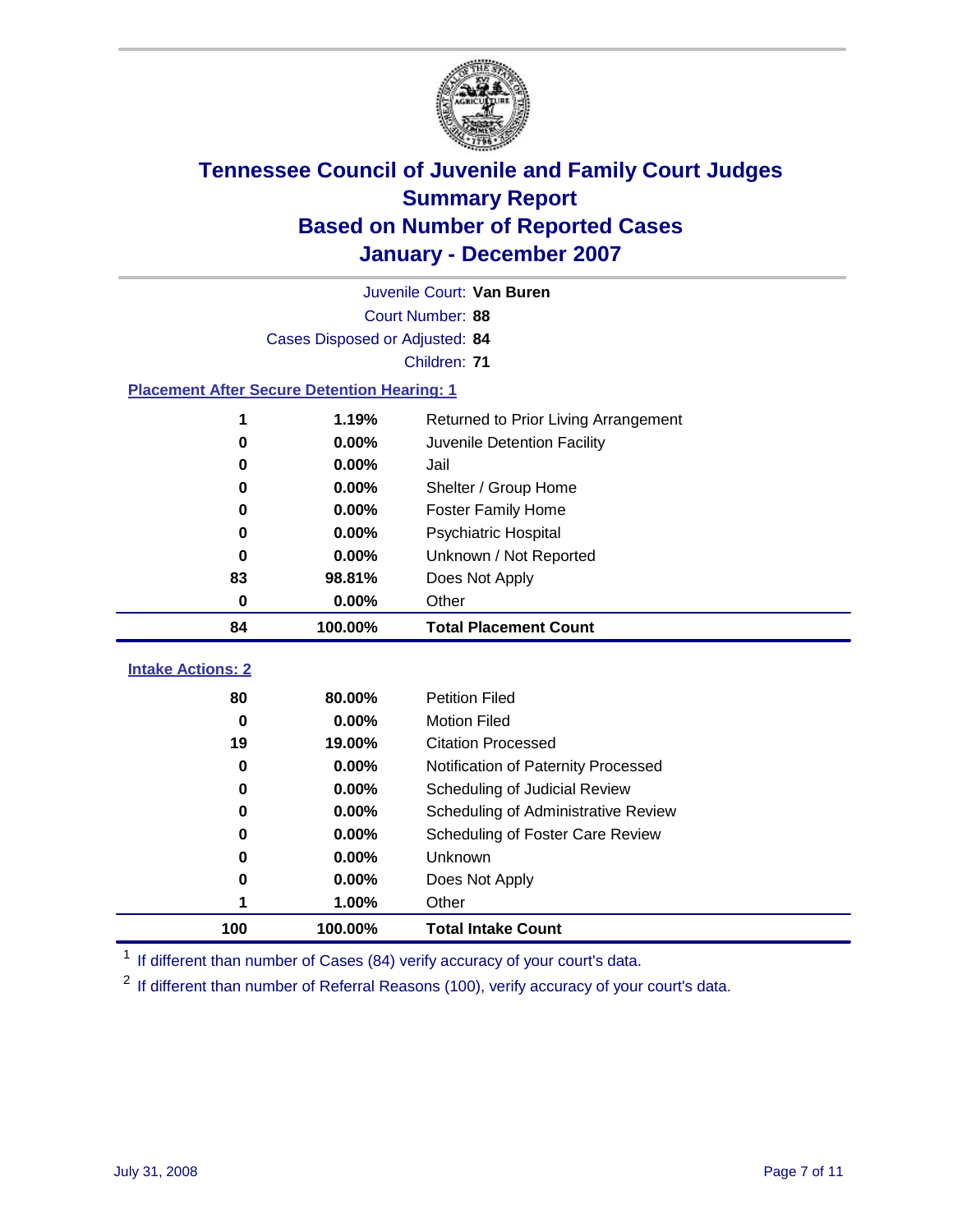

Court Number: **88** Juvenile Court: **Van Buren** Cases Disposed or Adjusted: **84** Children: **71**

### **Last Grade Completed by Child: 1**

| 71          | 100.00% | <b>Total Child Count</b> |
|-------------|---------|--------------------------|
| 0           | 0.00%   | Other                    |
| 0           | 0.00%   | Unknown                  |
| 0           | 0.00%   | Never Attended School    |
| 0           | 0.00%   | Graduated                |
| 1           | 1.41%   | <b>GED</b>               |
| 0           | 0.00%   | Non-Graded Special Ed    |
| 0           | 0.00%   | 12th Grade               |
| 5           | 7.04%   | 11th Grade               |
| 6           | 8.45%   | 10th Grade               |
| 12          | 16.90%  | 9th Grade                |
| 29          | 40.85%  | 8th Grade                |
| 13          | 18.31%  | 7th Grade                |
| $\mathbf 2$ | 2.82%   | 6th Grade                |
| $\mathbf 2$ | 2.82%   | 5th Grade                |
| 0           | 0.00%   | 4th Grade                |
| 0           | 0.00%   | 3rd Grade                |
| 0           | 0.00%   | 2nd Grade                |
| $\mathbf 0$ | 0.00%   | 1st Grade                |
| $\bf{0}$    | 0.00%   | Kindergarten             |
| 0           | 0.00%   | Preschool                |
| 1           | 1.41%   | Too Young for School     |

### **Enrolled in Special Education: 1**

| $0.00\%$<br><b>Unknown</b><br>0 |                          |
|---------------------------------|--------------------------|
| 100.00%<br>71                   | <b>Total Child Count</b> |

<sup>1</sup> One child could be counted in multiple categories, verify accuracy of your court's data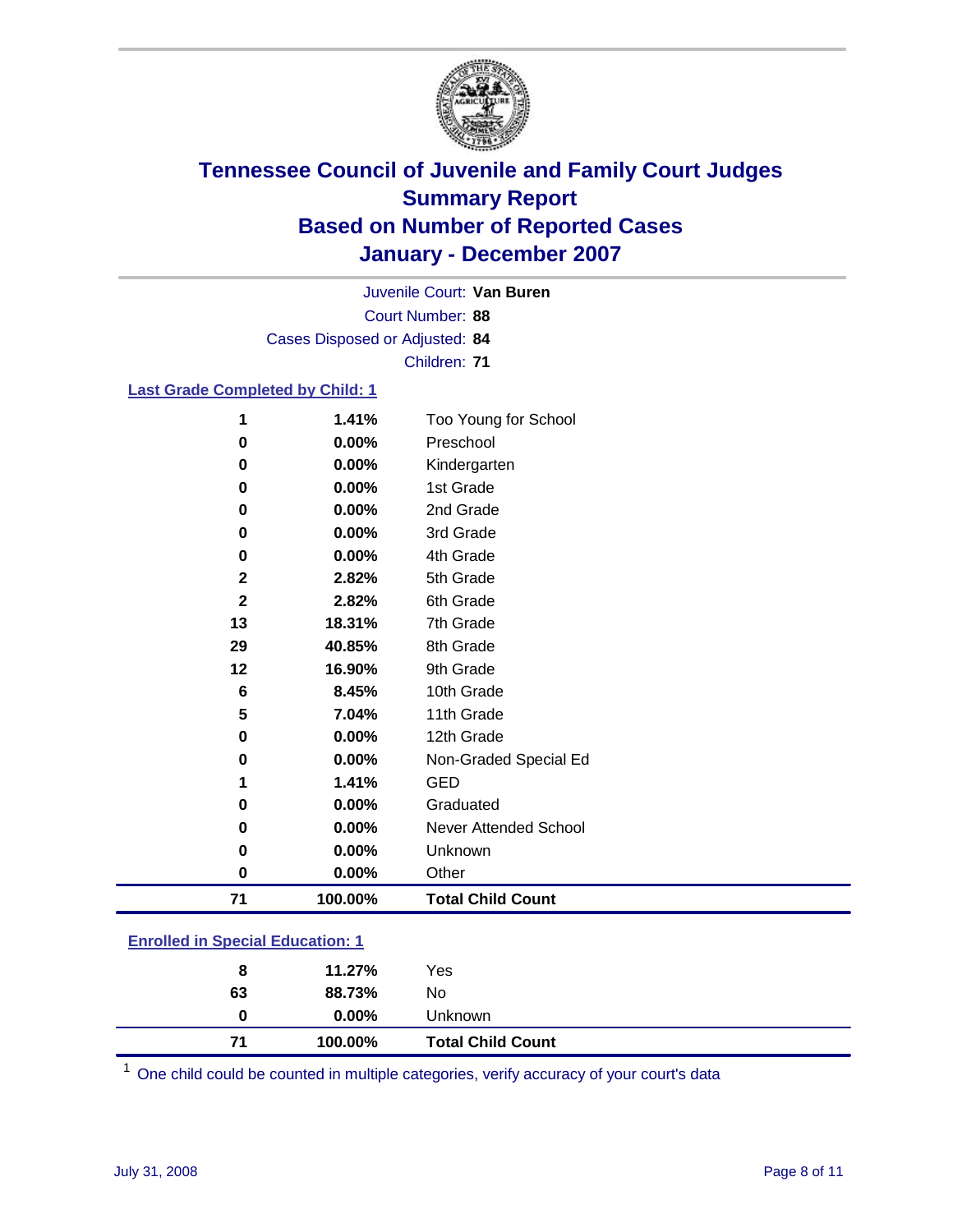

|                              |                                | Juvenile Court: Van Buren |
|------------------------------|--------------------------------|---------------------------|
|                              |                                | Court Number: 88          |
|                              | Cases Disposed or Adjusted: 84 |                           |
|                              |                                | Children: 71              |
| <b>Action Executed By: 1</b> |                                |                           |
| 100                          | 100.00%                        | Judge                     |
| 0                            | $0.00\%$                       | Referee                   |
| 0                            | $0.00\%$                       | <b>YSO</b>                |
| 0                            | $0.00\%$                       | Other                     |
| 0                            | $0.00\%$                       | Unknown / Not Reported    |
| 100                          | 100.00%                        | <b>Total Action Count</b> |

### **Formal / Informal Actions: 1**

| 15  | 15.00%   | Dismissed                                        |
|-----|----------|--------------------------------------------------|
| 1   | 1.00%    | Retired / Nolle Prosequi                         |
| 44  | 44.00%   | <b>Complaint Substantiated Delinquent</b>        |
| 20  | 20.00%   | <b>Complaint Substantiated Status Offender</b>   |
| 0   | $0.00\%$ | <b>Complaint Substantiated Dependent/Neglect</b> |
| 0   | $0.00\%$ | <b>Complaint Substantiated Abused</b>            |
| 0   | $0.00\%$ | <b>Complaint Substantiated Mentally III</b>      |
| 0   | $0.00\%$ | Informal Adjustment                              |
| 11  | 11.00%   | <b>Pretrial Diversion</b>                        |
| 0   | $0.00\%$ | <b>Transfer to Adult Court Hearing</b>           |
| 0   | $0.00\%$ | Charges Cleared by Transfer to Adult Court       |
| 2   | 2.00%    | Special Proceeding                               |
|     | 1.00%    | <b>Review Concluded</b>                          |
| 5   | 5.00%    | Case Held Open                                   |
|     | 1.00%    | Other                                            |
| 0   | $0.00\%$ | Unknown / Not Reported                           |
| 100 | 100.00%  | <b>Total Action Count</b>                        |

<sup>1</sup> If different than number of Referral Reasons (100), verify accuracy of your court's data.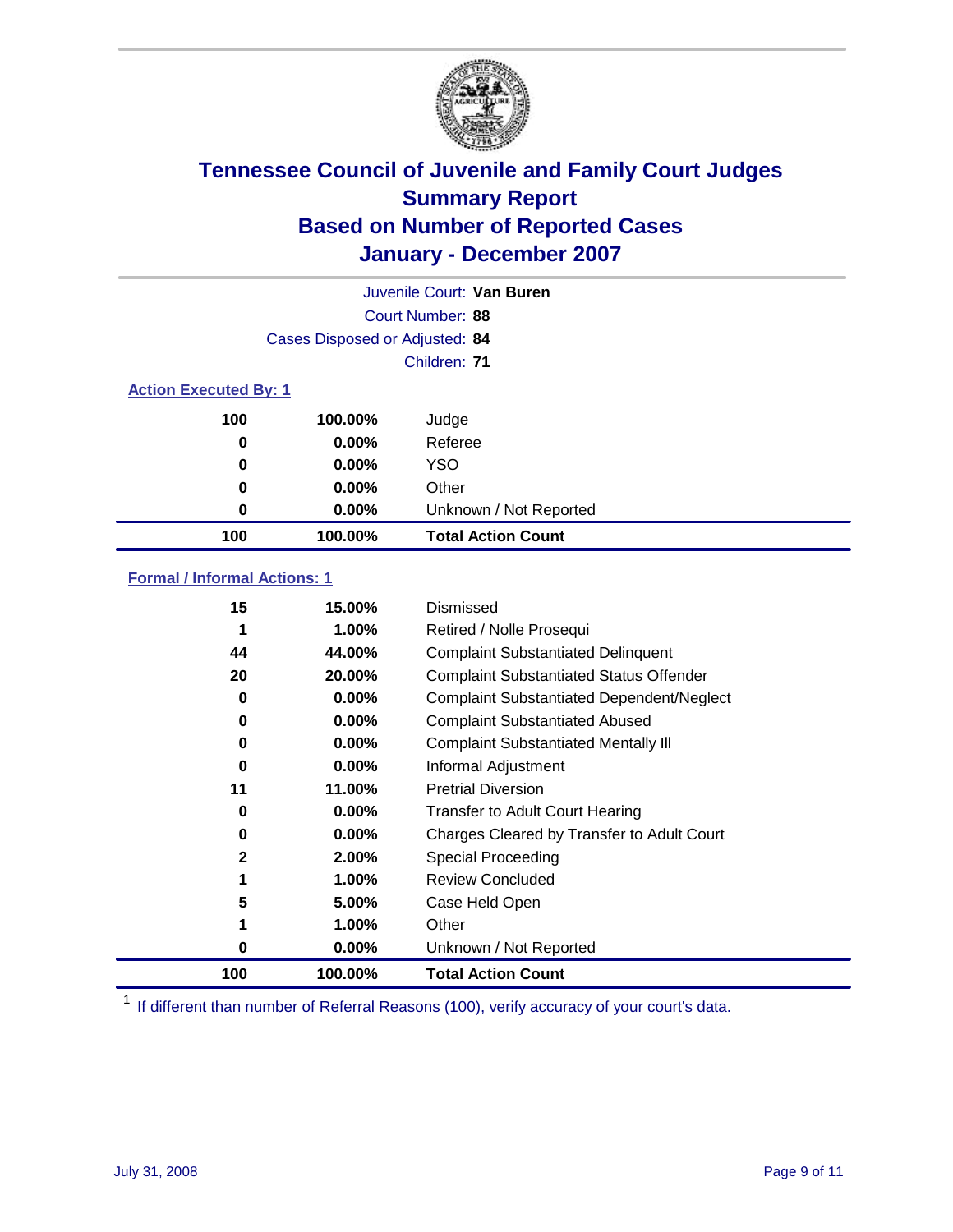

|                       |                                | Juvenile Court: Van Buren                             |
|-----------------------|--------------------------------|-------------------------------------------------------|
|                       |                                | Court Number: 88                                      |
|                       | Cases Disposed or Adjusted: 84 |                                                       |
|                       |                                | Children: 71                                          |
| <b>Case Outcomes:</b> |                                | There can be multiple outcomes for one child or case. |
| 7                     | 4.09%                          | <b>Case Dismissed</b>                                 |
| 0                     | 0.00%                          | Case Retired or Nolle Prosequi                        |
| 11                    | 6.43%                          | Warned / Counseled                                    |
| 0                     | 0.00%                          | <b>Held Open For Review</b>                           |
| 1                     | 0.58%                          | Supervision / Probation to Juvenile Court             |
| 0                     | 0.00%                          | <b>Probation to Parents</b>                           |
| 2                     | 1.17%                          | Referral to Another Entity for Supervision / Service  |
| 3                     | 1.75%                          | Referred for Mental Health Counseling                 |
| 12                    | 7.02%                          | Referred for Alcohol and Drug Counseling              |
| 0                     | 0.00%                          | <b>Referred to Alternative School</b>                 |
| 0                     | 0.00%                          | Referred to Private Child Agency                      |
| 0                     | 0.00%                          | Referred to Defensive Driving School                  |
| 1                     | 0.58%                          | Referred to Alcohol Safety School                     |
| 2                     | 1.17%                          | Referred to Juvenile Court Education-Based Program    |
| 1                     | 0.58%                          | Driver's License Held Informally                      |
| 0                     | 0.00%                          | <b>Voluntary Placement with DMHMR</b>                 |
| 0                     | 0.00%                          | <b>Private Mental Health Placement</b>                |
| 0                     | 0.00%                          | <b>Private MR Placement</b>                           |
| 0                     | 0.00%                          | Placement with City/County Agency/Facility            |
| 0                     | 0.00%                          | Placement with Relative / Other Individual            |
| 25                    | 14.62%                         | Fine                                                  |
| 4                     | 2.34%                          | <b>Public Service</b>                                 |
| 2                     | 1.17%                          | Restitution                                           |
| 0                     | 0.00%                          | <b>Runaway Returned</b>                               |
| 0                     | 0.00%                          | No Contact Order                                      |
| 0                     | 0.00%                          | Injunction Other than No Contact Order                |
|                       | 0.58%                          | <b>House Arrest</b>                                   |
| 0                     | 0.00%                          | <b>Court Defined Curfew</b>                           |
| 0                     | 0.00%                          | Dismissed from Informal Adjustment                    |
| 1                     | 0.58%                          | <b>Dismissed from Pretrial Diversion</b>              |
| 0                     | 0.00%                          | Released from Probation                               |
| 0                     | 0.00%                          | <b>Transferred to Adult Court</b>                     |
| 0                     | 0.00%                          | <b>DMHMR Involuntary Commitment</b>                   |